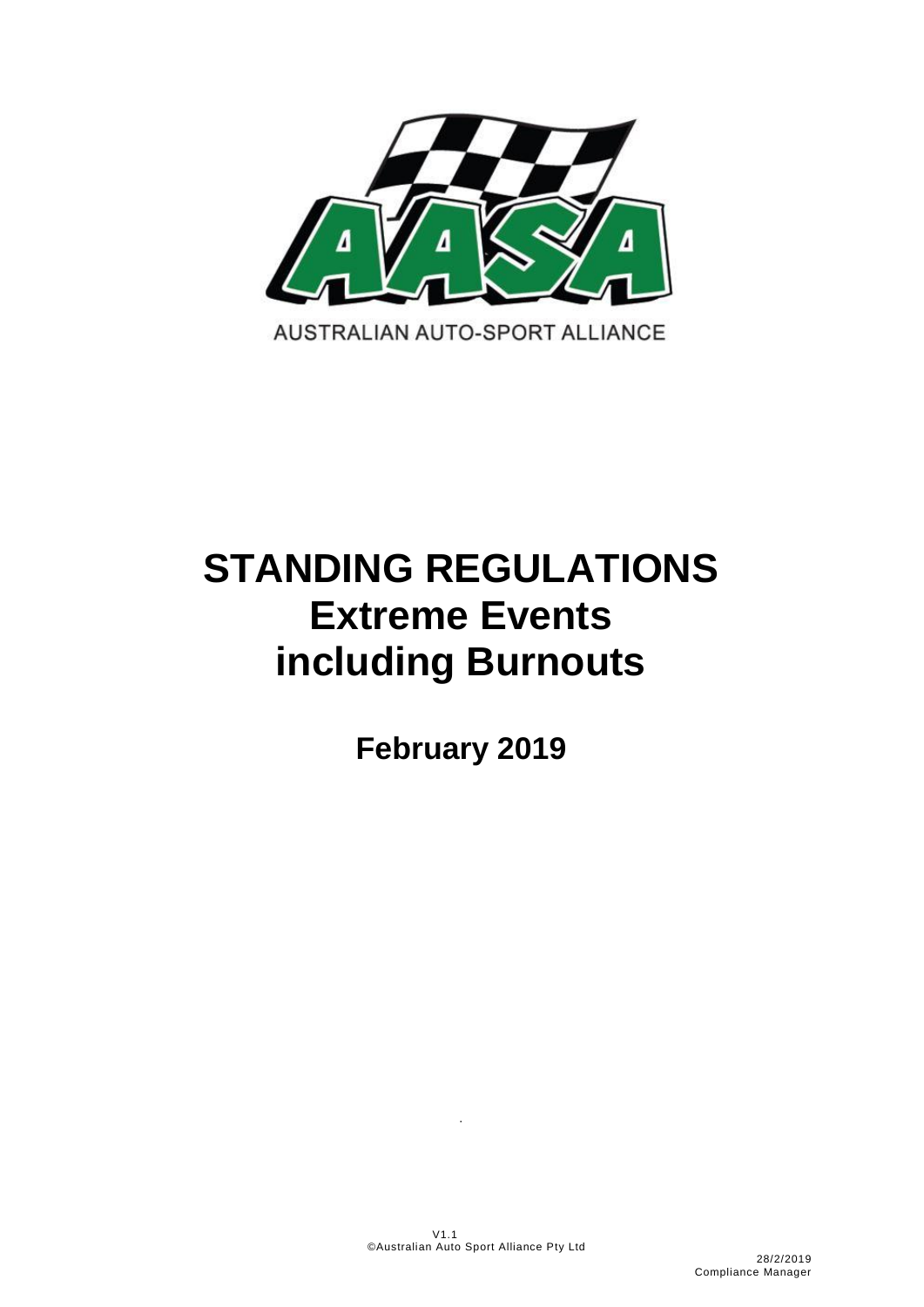# **INDEX**

# **1. Extreme Event Standing Regulations**

- 1.1 Administration
- 1.2 Extreme Event Licences
- 1.4 Abandonment, Cancellation or Program Changes
- 2.0 Entries
- 2.1 Entry Acceptance or Rejection
- 2.2 False or Incorrect Information on Entry Form
- 2.3 Entrants' Reserve List
- 2.4 Entry Fee
- 2.5 Legal Ownership of Vehicle
- 2.6 Complete Entry Form
- 2.7 Entry Form Contents
- 2.8 Safety Requirements for Drivers
- 2.9 Insurance
- 2.10 Scrutineering
- 3.0 Vehicle & Safety Requirements
- 4.0 Burnouts
- 5.0 Burnout Area
- 6.0 Go To Whoa
- 7.0 Drag Racing
- 8.0 Power Skids
- 9.00 Cruise the Track
- 10.0 Autokhanas in Extreme Events
- 11.0 Dyno Competitions
- 12.0 Show 'N' Shine
- 13.0 Safety Car
- 14.0 Circuit Breakdowns
- 15.0 Passengers
- 16.0 Penalties
- 17.0 Consumption Alcohol
- 17.1 Drugs
- 18.0 Safety Fence/Prohibited Areas
- 19.0 Noise Generation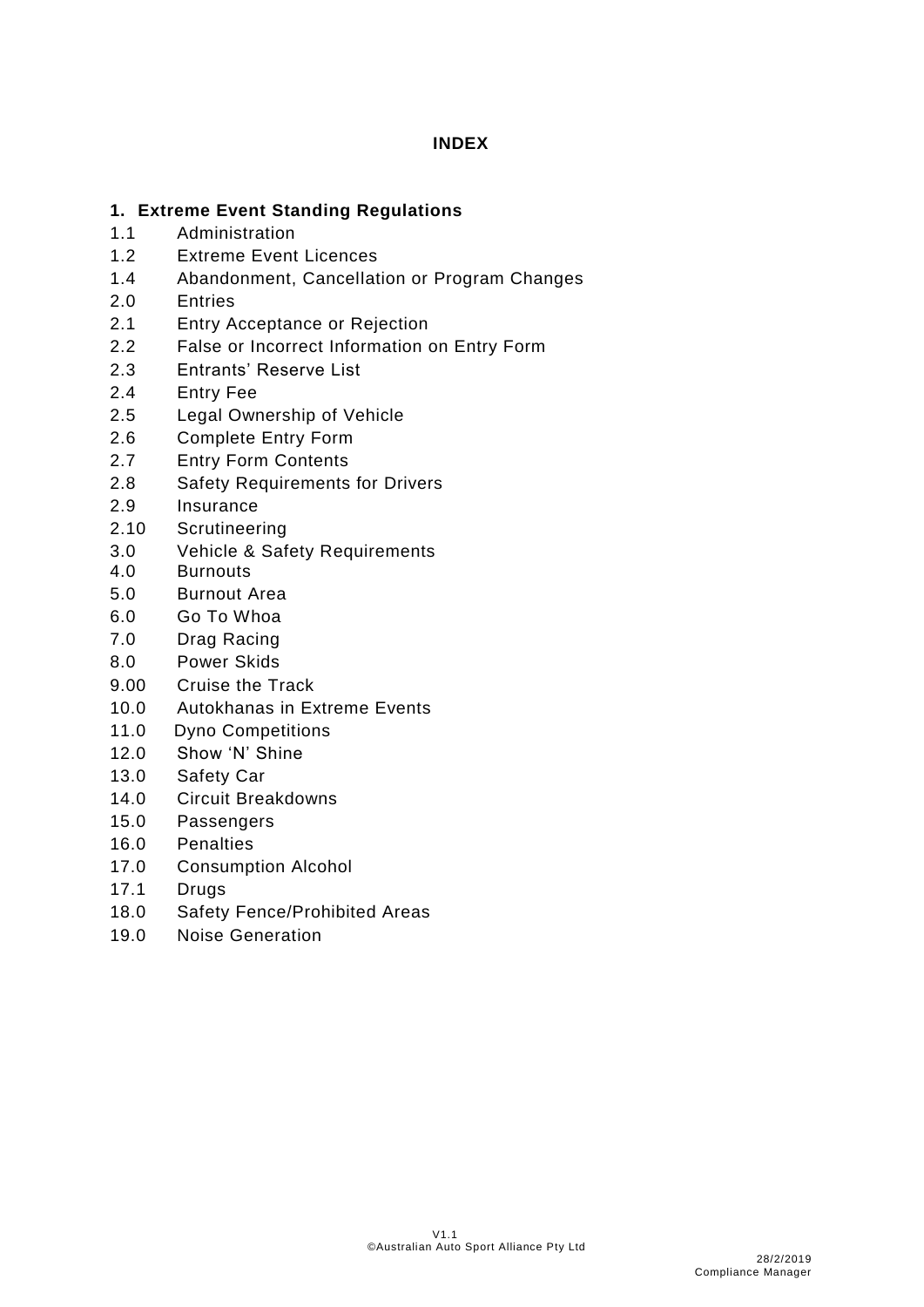# **1. STANDING REGULATIONS – Extreme Events including Burnouts**

## **These standing regulations shall apply to Extreme Events including Burnouts Events, Drag Racing, Power Skids, Go to Whoa, Cruise the Track, Autokhana specific to Extreme Events.**

## **1.1 Administration**

Extreme Events under the Australian Auto-Sport Alliance Pty Ltd (hereafter referred to as AASA), in the interests of consistency in the administration and enhancement of safety, are conducted under AASA National Competition Rules and these Standing Regulations.

At each event, the Promoter shall issue supplementary regulations reflecting the specific requirements of the event.

## **1.2 Extreme Event Licences**

All competitors must hold an appropriate AASA Extreme Event license, application and renewal via www.aasa.com.au.

## **1.3 Abandonment, Cancellation or Program Changes**

The organisers of event reserve the right to cancel, postpone or change the program, prior to the commencement of the relevant Meeting;

The allocation of prizes and/or awards, where an event is stopped before completion, shall be in accordance with the AASA Event Operations Manual.

# **2. ENTRIES**

Event organisers reserve the right to decide the maximum number of entries that will be accepted for each event. Such must be stipulated on the entry forms.

Competitors shall use the official forms provided, by the promoter, to indicate their interest in competing.

# **2.1 Entry Acceptance or Rejection**

The event promoter:

- (a) has the right to indicate the maximum number of entries for each event;
- (b) has the right to accept or reject any entry, at his/her total discretion and without providing explanation, up until the close of nominations;
- (c) has the right to refuse any entry, thereafter, on the grounds that the Driver and/or vehicle involved may constitute a threat to the safety of other competitors, circuit personnel and/or spectators.
- (d) in the situation where there are more entries than the number of starting positions available for an event may, in consultation with the Clerk of Course
- (e) Non-acceptance of an entry due to safety reasons shall be communicated to the applicant by email or letter, within seven days of receipt of the entry by the Promoter and at least 14 days prior to the Event.

# **2.1False or Incorrect Information on Entry Form**

Shall render the entry null and void.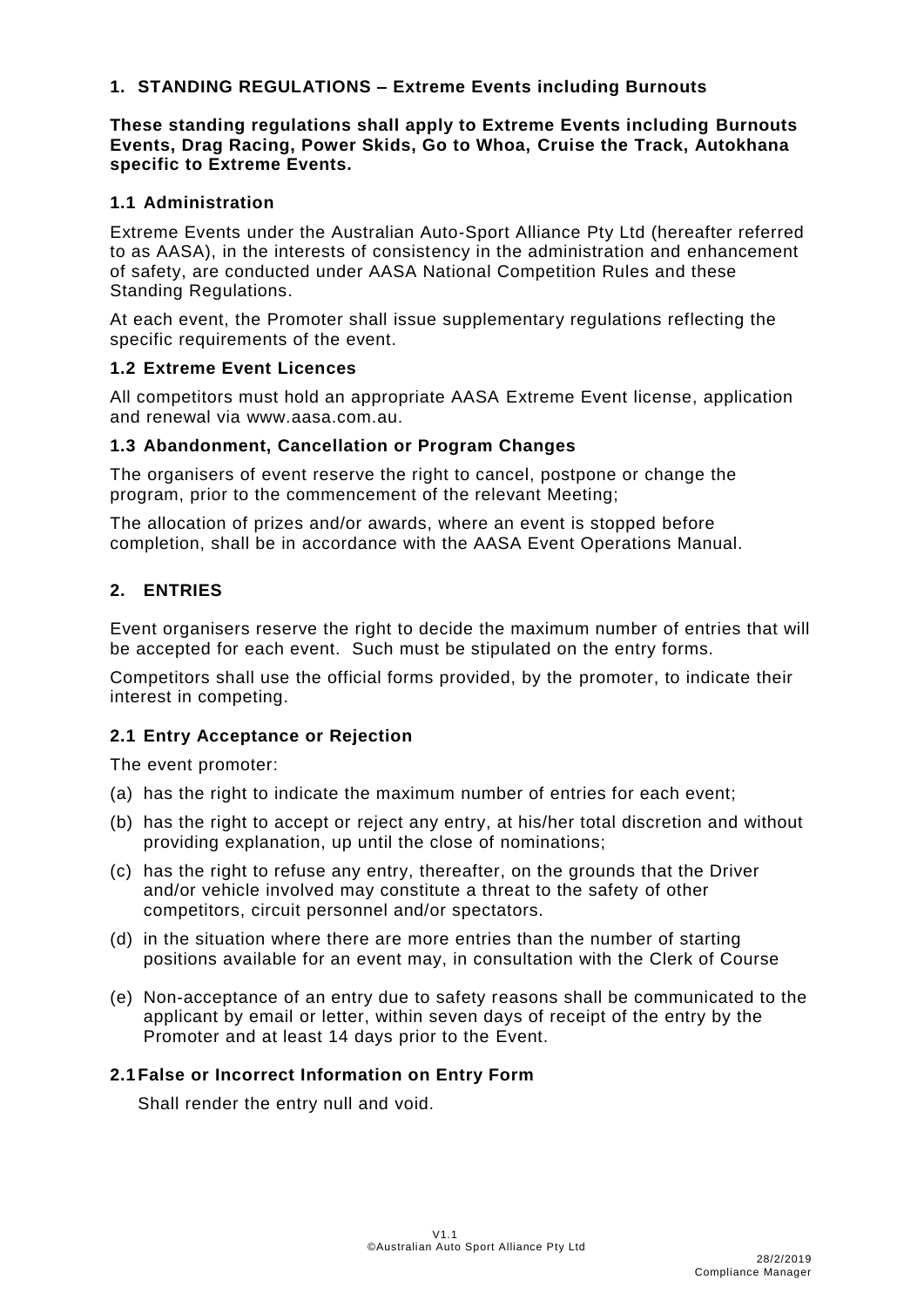# **2.3 Entrants' Reserve List**

- (f) Applicants unsuccessful due to excessive competitor numbers, may be offered a position on an Entrant's Reserve List. This offer shall be communicated to the applicants by email or letter, within seven days of the finalisation of accepted entrants and at least 14 days prior to the Event.
- (g) Immediately upon a vacancy occurring among accepted entrants, the Promoter will notify the listed applicants of this opening by telephone, email, or mail, whichever is judged to be the quickest method of contact in the circumstances, beginning with the first on the list and continuing, if necessary, until the vacancy is filled.
- (h) The acceptance of this vacancy must be immediately confirmed in writing by the successful applicant, by email, facsimile or mail.

# **2.4 Entry Fee**

An entry shall be null and void if the appropriate specified entry fee is not received within the prescribed time. The entry fee is set by the promoter.

## **2.5 Legal Ownership of Vehicle**

Only the legal owner of a vehicle shall be entitled to enter the vehicle in any competition. Where entry is facilitated by another, a letter authorising such, signed by the legal owner or, where a corporation, a duly authorised representative of that corporation, must accompany the entry form.

# **2.6 Complete Entry Form**

An entry form that does not include all the information requested of the entrant/vehicle owner, shall be null and void, save that the Promoter of the Meeting, entirely at his/her discretion, may contact the intending entrant, no later than one working day after entries have closed, to seek detail to complete the entry form.

# **2.7 Entry Form Contents**

All entry forms shall include a paragraph stipulating the maximum number of entries that will be accepted for each event, a AASA indemnity/waiver statement in accordance with the AASA Risk Management protocols and shall contain, as a minimum, the following sections for completion by the entrant:

- (a) full names and addresses of the entrant/vehicle owner, driver/s, passenger/s (with direction to *"please print clearly"*);
- (b) licence number of entrant and driver/s;
- (c) type of vehicle entered (with direction to *"please print clearly"*);
- (d) signature of the entrant;
- (e) date of signing;
- (f) full name and address and signature of parent or guardian indicating approval, if driver or crew member is between 14 and 18 years of age (with direction to *"please print clearly"*).

The form shall contain, for completion by the Promoter of the Meeting, a section:

- (g) for the acknowledgement of receipt of the entry and the date of such receipt;
- (h) for date and time of the official acceptance of the entry.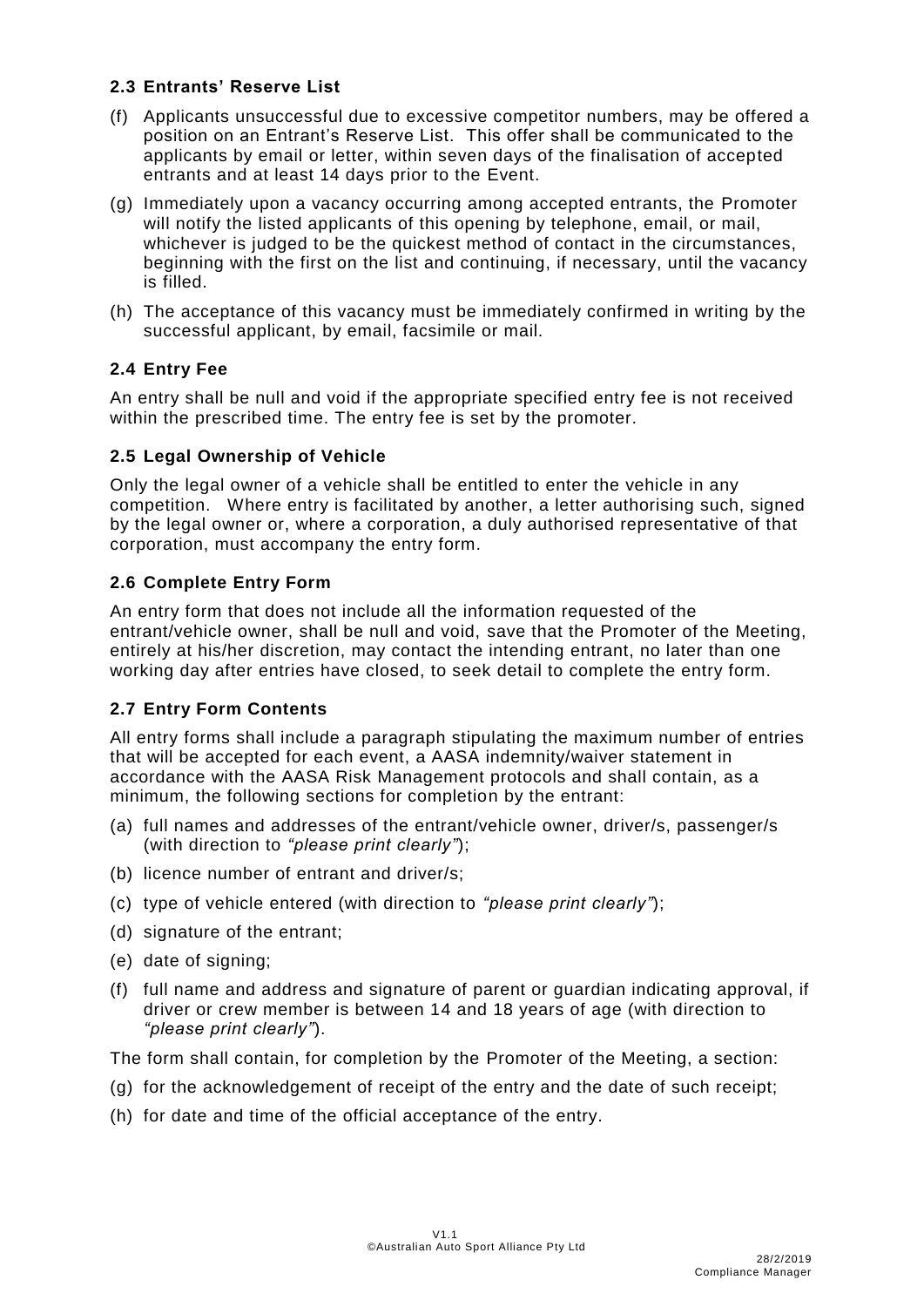# **2.8 Safety Requirements for Drivers**

- (a) Approved non-flammable clothing and footwear, with clothing extending from ankles to neck and wrists;
- (b) Safety helmet being those with the following markings: Each helmet should be chosen to fit the user's head and the intended use. Please refer to Appendix 4 Apparel Requirements.

Helmets must extend to cover the complete ear. "Skull Cap" style helmets must not be used.

(c) Helmet with full face visor, or helmet with goggles for open vehicles;

# **2.9 Insurance**

Personal Accident - drivers, passengers, pit crew and officials are covered by AASA personal accident insurance scheme.

# **2.10 Scrutineering**

The onus is on the Competitor to present his/her vehicle for scrutiny at the appropriate times, in a state of readiness to compete.

- (a) No modification of a vehicle shall be permitted after scrutineering, unless at the direction of, and supervision by, the Scrutineer appointed to that vehicle.
- (b) A vehicle which has incurred body damage during practice sessions, or the event may be black flagged. The Scrutineers may agree to a rectification of the vehicle's circumstances. If such rectification is regarded as satisfactory by the Chief Scrutineer, the vehicle may then re-join the practice session or event, in a manner prescribed by the Clerk of Course.

# **3 Vehicles and Safety Requirements**

- **3.1** Each vehicle must be competition ready with all loose items removed from the vehicle prior to scrutiny.
- **3.2** Each battery must be securely retained using steel clamps.
- **3.3** All fittings must be securely fastened with no fuel, oil or brake leaks.
- **3.4** Brake and head lights must be in working order.
- **3.5** Each supercharged car must have a Blower Restraint to SFI 14.1 or equivalent standard, unless the Supercharger is fitted entirely underneath the manufacturer's unmodified steel bonnet.
- **3.6** Each tyre must be in good condition with no steel belts or canvas showing at the commencement of each session.
- **3.7** Each driven wheel shall have an outer rim section of rolled metal, either steel or aluminium alloy. Fully cast alloy wheels are not acceptable without specific approval from the Organisers.
- **3.8** Each vehicle must be fitted with a Minimum 1 litre overflow or water catch bottle
- **3.9** There must be no oil leaks from the rocker covers.
- **3.10**All vehicles must have a bonnet fitted unless permitted by the Organiser. If no bonnet is fitted, all ancillary drive belts must be covered.
- **3.11**Structural rust is not acceptable.
- **3.12**No wheel weights are permitted on driven wheels for the duration of the competition.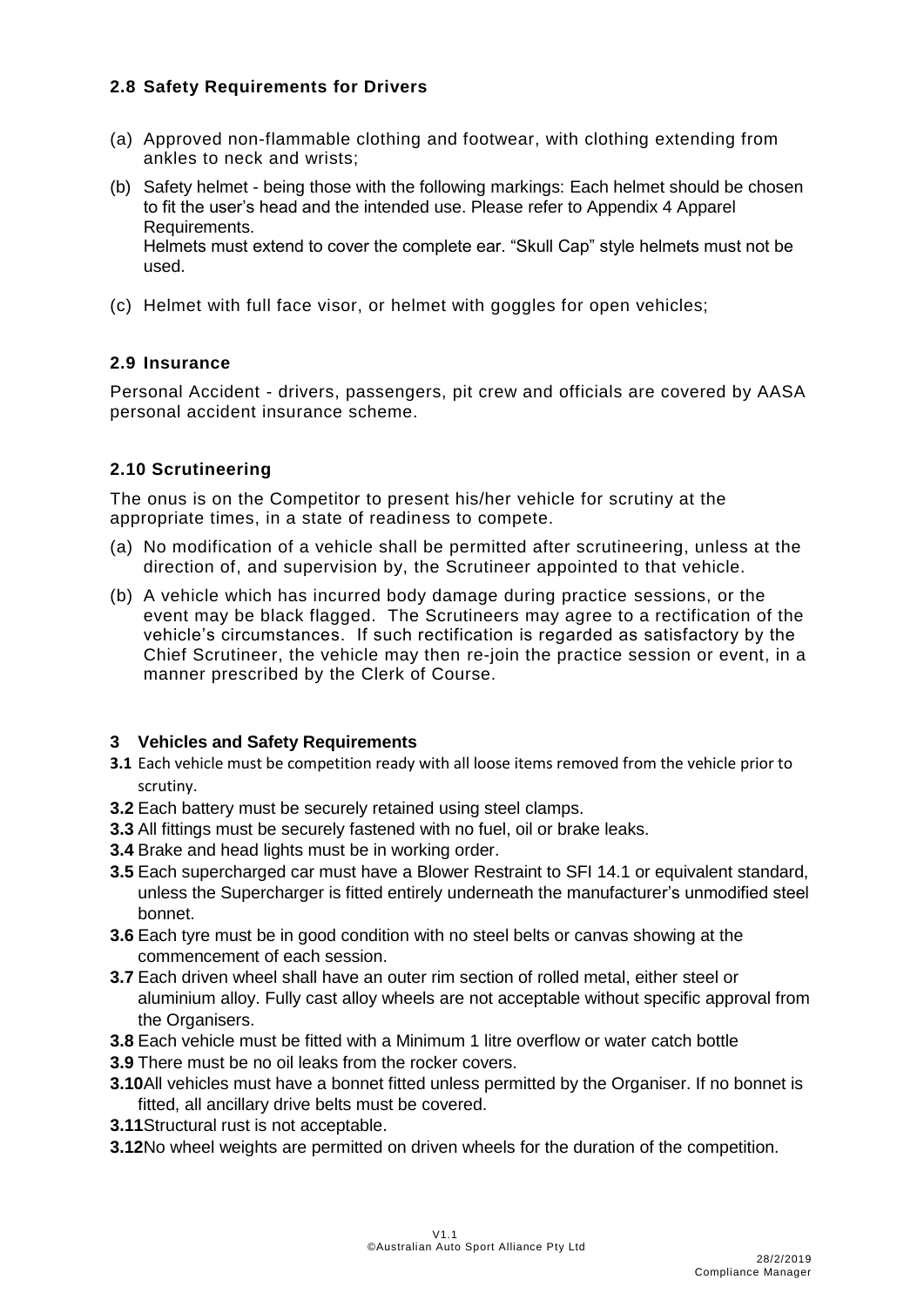- **3.13** Each brake and fuel line must be at a safe distance from the exhaust and driven wheels.
- **3.14** Each hole in the firewall is to be plugged.
	- **3.15** Where wheel arches are cut to fit tyres, each subsequent opening so created shall be closed to ensure separation between burnt rubber and the fuel tank.
	- **3.16** Each vehicle must be fitted with a tail shaft loop immediately behind the gearbox.
	- **3.17** Each vehicle with mechanically operated throttles must be fitted with secondary accelerator return springs.
	- **3.18** Each vehicle equipped with N<sub>2</sub>0 or Methanol must have all holes plugged in the rear parcel shelves & rear firewall
	- **3.19** Each vehicle equipped with N<sub>2</sub>0 must have an approved sticker of yellow printed with black text
	- **3.20** Each vehicle equipped with Methanol have an approved sticker of red printed with either "flamable liquid 3" or a large "M" in white text.
	- **3.21** Nitrous cylinders must be mounted outside the engine compartment. Any cylinder located in the driver's compartment must be mounted with metal brackets secured to a structural point of the vehicle, and a relief valve, vented outside the driver's compartment, to the atmosphere. Cylinders must be upright or semi upright, inverted cylinders are not permitted. All cylinders must be equipped with on/off taps. Nitrous lines must be outside the driver's compartment, if the bottle is mounted in the cabin then lines must exit the compartment as close as possible to the cylinder outlet. Where lines pass the flywheel or torque converter, they must be encased in 3mm (1/8") min. thickness steel tubing. High pressure rated to 1500psi and fit for the purpose ensuring shut off can be achieved by three means, when a throttle is closed or by a special arming switch and when ignition is turned off.
	- **3.22** All hubcaps, wheel trims, wheel weights and steel valve caps are to be removed from the vehicle before Scrutiny.
	- **3.23** Vehicles entered in the competition must have passed scrutiny prior to participating in any track activities. Scrutiny will be as per the Supplementary Regulations.

# **4 Burnouts**

- **4.1** A burnout is a competition designed to test the ability of the driver and vehicle combination to:
- **4.2** Present a vehicle in a manner considered to be the most appropriate prior to starting the burnout competition
- **4.3** Elicit response from the spectators
- **4.4** Create "instant smoke" from the driven wheels, whilst proceeding in a straight line for the first 15m of the burnout
- **4.5** Produce continuous smoke from the driven wheels
- **4.6** Demonstrate their driving technique including undertaking of special turns
- **4.7** Stay clear of barriers
- **4.8** Blow a tyre during the burn out
- **4.9** Drivers are given an allocated time to demonstrate the above skills to a Panel of Judges. Judges will directly observe the competition and will meet at the conclusion of each day's competition to determine an order of merit and the therefore the winner. Any decision of the judges with be final.
- **4.10** All vehicles will be required to be presented, with the driver present, in the Marshalling Area, at least 30 minutes prior to the commencement of the Burnout competition.
- **4.11** When it is considered by the officials to be safe, each Driver will be advised to enter the driving event area and will be directed to the start area.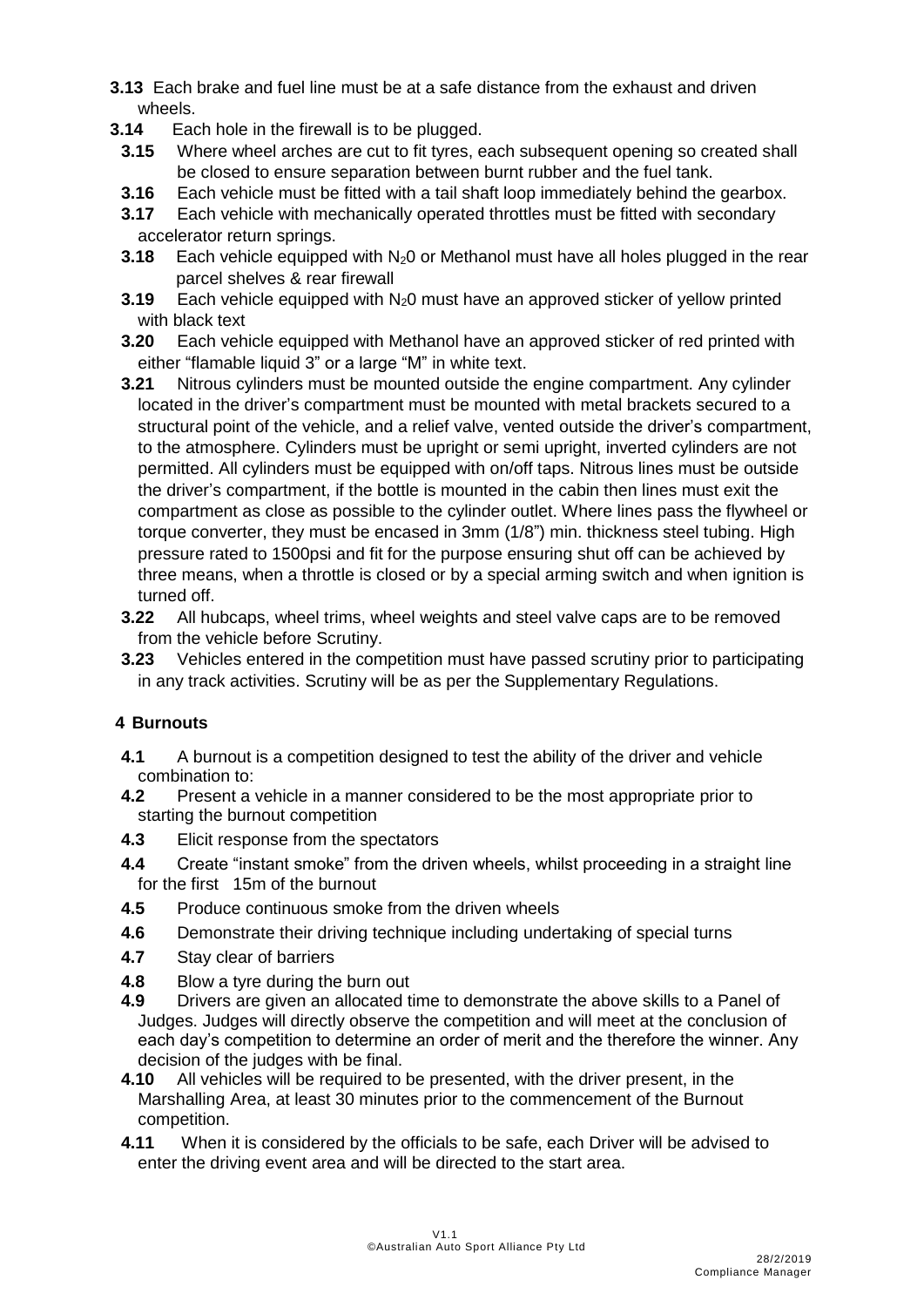- **4.12** Each driver will be advised when they may commence the burnout by the start official. Each driver will then have 10 seconds in which to start the burnout, otherwise they will forfeit the burnout.
- **4.13** Each driver will be given an allocated time in which to undertake the burnout, following which the end of the burnout will be signalled by officials using a loud horn/flashing light or similar device. Competition activity must cease within 5 seconds of the sounding of the horn or similar device. Failure to do so will result in a 5-point penalty being imposed. Failure to obey further instructions to stop will result in exclusion from further participation in any event.
- **4.14** A burnout must continue for at least 70% of the allocated time to ensure points are not deducted for this component of the judging criteria
- **4.15** Following the completion of the burnout, each driver will be directed to the exit gate of the Driving Event area whereby a safety check will be carried out before proceeding to the allocated tyre changing area.
- **4.16** Allocated time for burnouts should not exceed two minutes for each driver; organisers must specify in the supplementary regulations.
- **4.17** The starting order will be determined on the day by the Organisers.
- **4.18** Apparel is in accordance with the AASA Apparel Appendix 4. Fire suits are mandatory in methanol vehicles, but highly recommended in all other vehicles.
- **4.19** No burnout event practice or final will commence without fire marshals present. Fire marshals need to be appropriately attired covering neck to wrist to ankle in nonflammable clothing and closed footwear and must check each vehicle upon departure from the pad prior to returning to the pit area.

## **5 Burnout Area**

**5.1** Must be a bitumen or concrete surface kept clear of debris eg. lose stone, tyre debris, etc

- **5.2** First line of protection is a minimum 800mm high of either concrete barrier, water filled barrier, Armco, or a tyre wall sufficiently constructed to withstand an impact. Refer to AASA Track Operators and Construction Guidelines. First line of protection must be of a solid construction which must not let objects to pass through.
- **5.3** Second Line of protection: -

- must be a minimum of 6M from the first line of protection and must be a minimum of 1.8M high, mesh fencing, anchored in position. And / Or - must be a minimum of 30M from the first line of protection and a minimum 1.2M high spectator fence

**5.4** Alternative burnout pad configurations may be considered. A detailed plan showing distances, heights and constructions of safety fences must be supplied when applying for the event permit

**5.5** Burnout Entry with Tip In Area must be no longer than 20M. Spectator Protection requirements behind the tip in area is the same as for the main Burnout Pad area.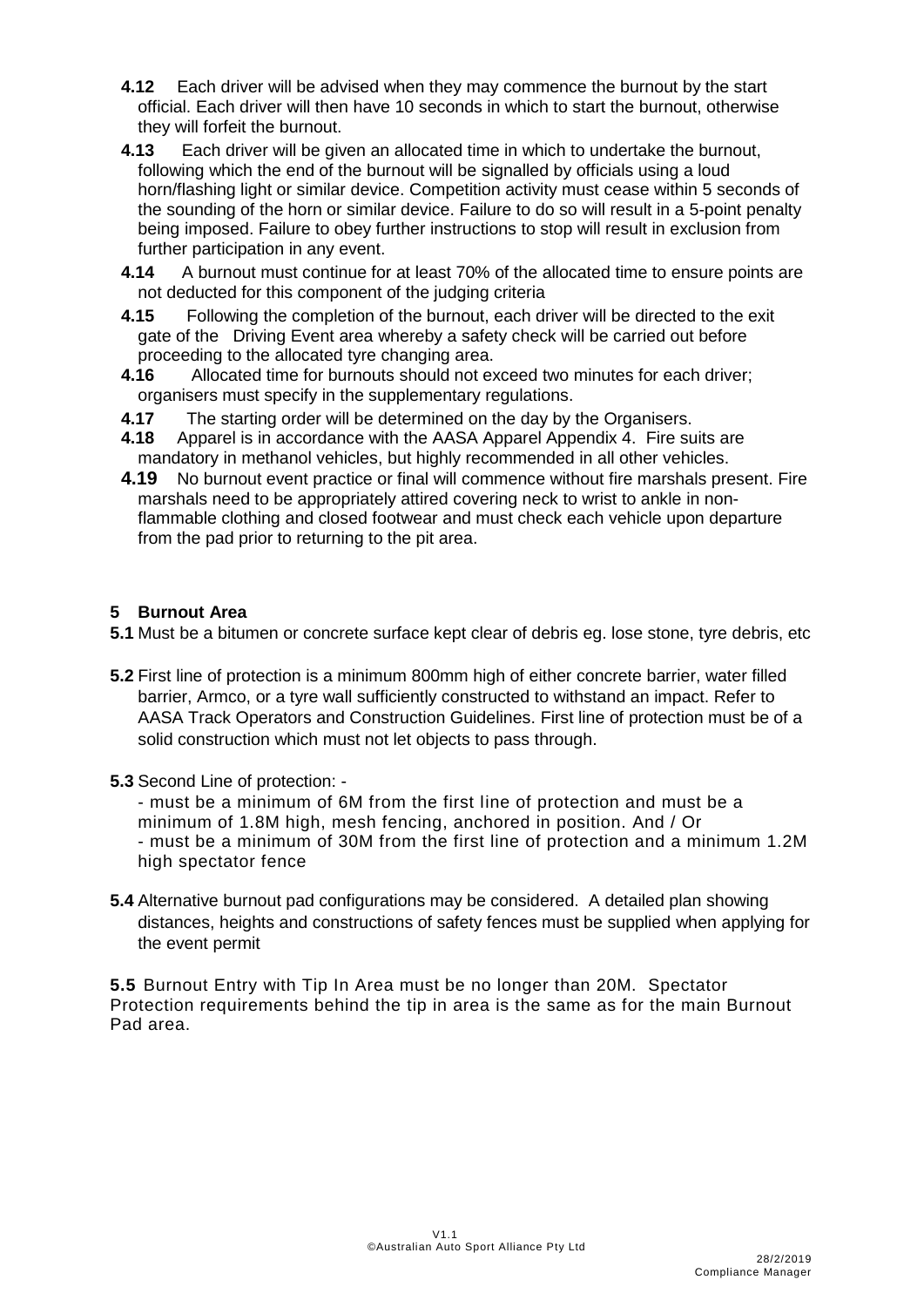

## **6.0 Go To Whoa**

Go to Whoa is a competition designed to test the ability of the driver and vehicle combination to accelerate along a straight line from standstill and stop at a specific point, in the least time. Tests may be conducted in parallel with another vehicle; however, the winner will be the driver with the least time of all vehicles.

- 6.1 The test will commence from a standing start.
- 6.2 The test will be held over a distance to be determined by the Promoter taking into consideration track and run off available. (Usually in excess of 100m) must be specified in the supplementary regulations.
- 6.3 Electronic or manual timing equipment can be used. Timing will commence when the start light beam is broken and will cease when the finish light beam is broken. The time for each driver will be displayed for the information of the driver and others.
- 6.4 Drivers are required to accelerate from the start and stop with the vehicles' front tyres on the designated finish line.
- 6.5 An additional light beam will be positioned approximately 1m behind the finish light beam. Any driver whose vehicle fails to stop on the finish line, continues on and breaks this additional beam will be considered not to have completed the test.
- 6.6 Drivers must not move from the finish line area until directed to the exit gate of the Driving Event area by an official.
- 6.7 The driver with the lowest time is the winner.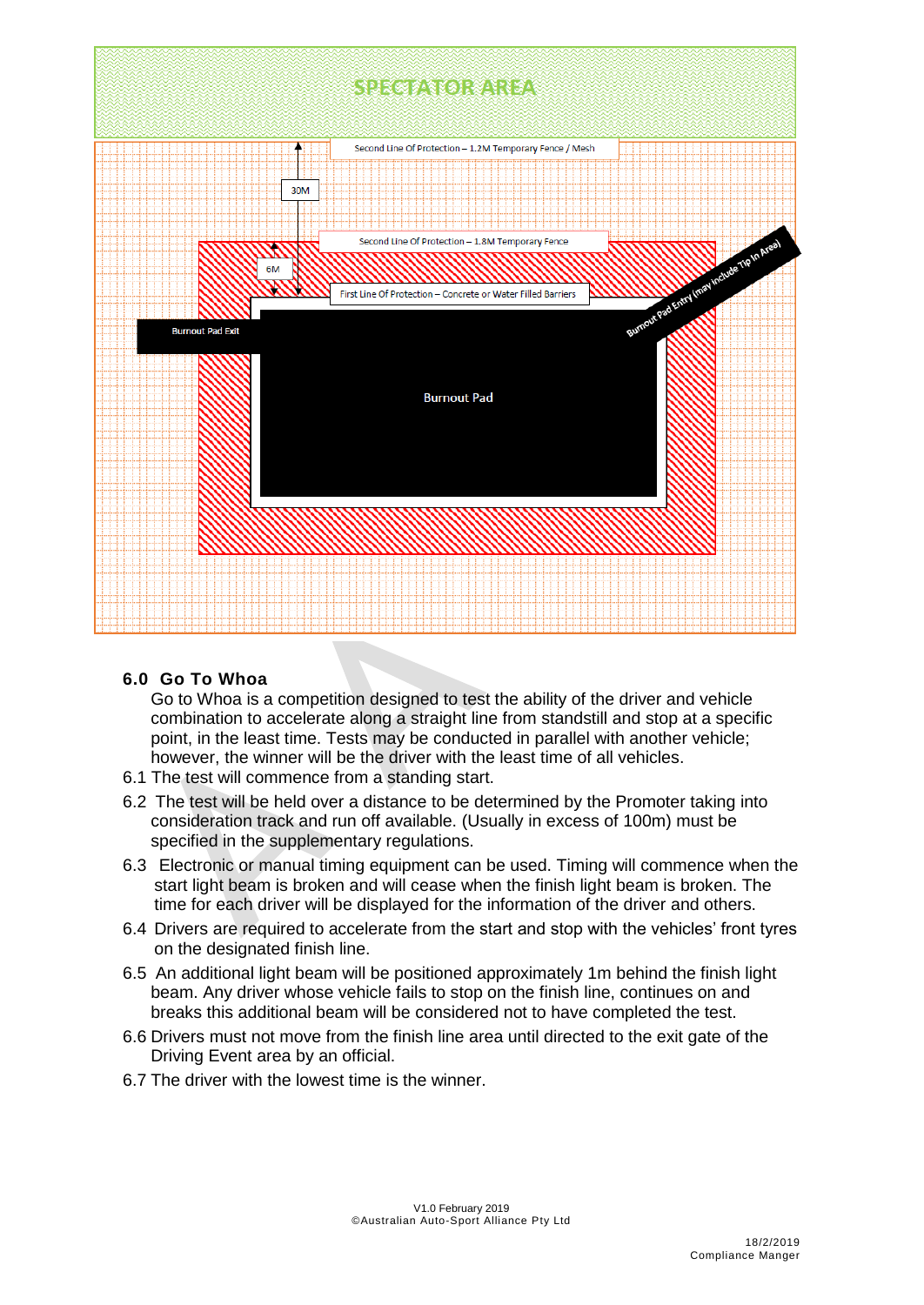

# **7.0 Drag Racing**

Drag Racing is generally two vehicles racing side by side, on a dedicated facility or suitable temporary venue. Generally quarter mile or one eighth mile and must have a suitably long slow down area.

- (a) Events of this type need to be advised at time of permit application.
- (b) There are two distinct areas of racing events >10sec (Street Drags) and <10sec (Professional racers). Vehicles competing at these events will have parachutes affixed.
- (c) Extreme Events including a number of sub events usually have Street Drags as part of the sub events.
- (d) Electronic timing equipment is used. Timing will commence with a "Christmas tree" when the start light beam is broken and will cease when the finish light beam is broken. The time for each driver will be displayed for the information of the driver and others.
- (e) There are no passengers in drag racing
- (f) Four wheeled vehicles only AASA does not sanction motorbikes.

## **8.0 Power Skids**

A power skid is to display the power of a vehicle without the use of brakes. It is not a controlled burnout! It is normally under controlled conditions one at a time not less than 100m.

- (a) The entrant must not exceed the controlled area with the skid.
- (b) The entrant must not pop any tyres during the event.
- (c) The entrant must ensure no braking occurs until crossing the finish line, static burnouts will ensure immediate disqualification and possible expulsion from the event.
- (d) It may be judged by either the skid or timing or both, to be specified in the supplementary regulations.

## **9.0 Cruise the Track**

Cruise the track is exactly as it says it is a cruise. Cruise the track allows you to drive the track and not race the track.

- (a) Passing is allowed in a controlled matter on the outside of the track.
- (b) Under no circumstances at any time are static burnouts or donuts to be done on the track.
- (c) Zero tolerance to popping of tyres on the race track.
- (d) Passengers are permitted provided seat belts are available, ie both front & back.
- (e) At no time either the driver or passengers to have any body parts hanging outside the windows of the vehicle.
- (f) Track setup may include chicanes if deemed appropriate. All track designs must be submitted when applying for an event permit.

## **10.0 Autokhanas in Extreme Events**

A timed test at low speed (not exceeding 60kph), to highlight vehicle control by negotiating a set course of flags/traffic cones or the like in a pre-determined pattern. May be conducted on sealed or unsealed surface.

Competitors are reminded that it is not a burnout competition and excessive smoke will mean immediate suspension.

(a) Drivers will be timed from the moment a vehicle moves from the start line.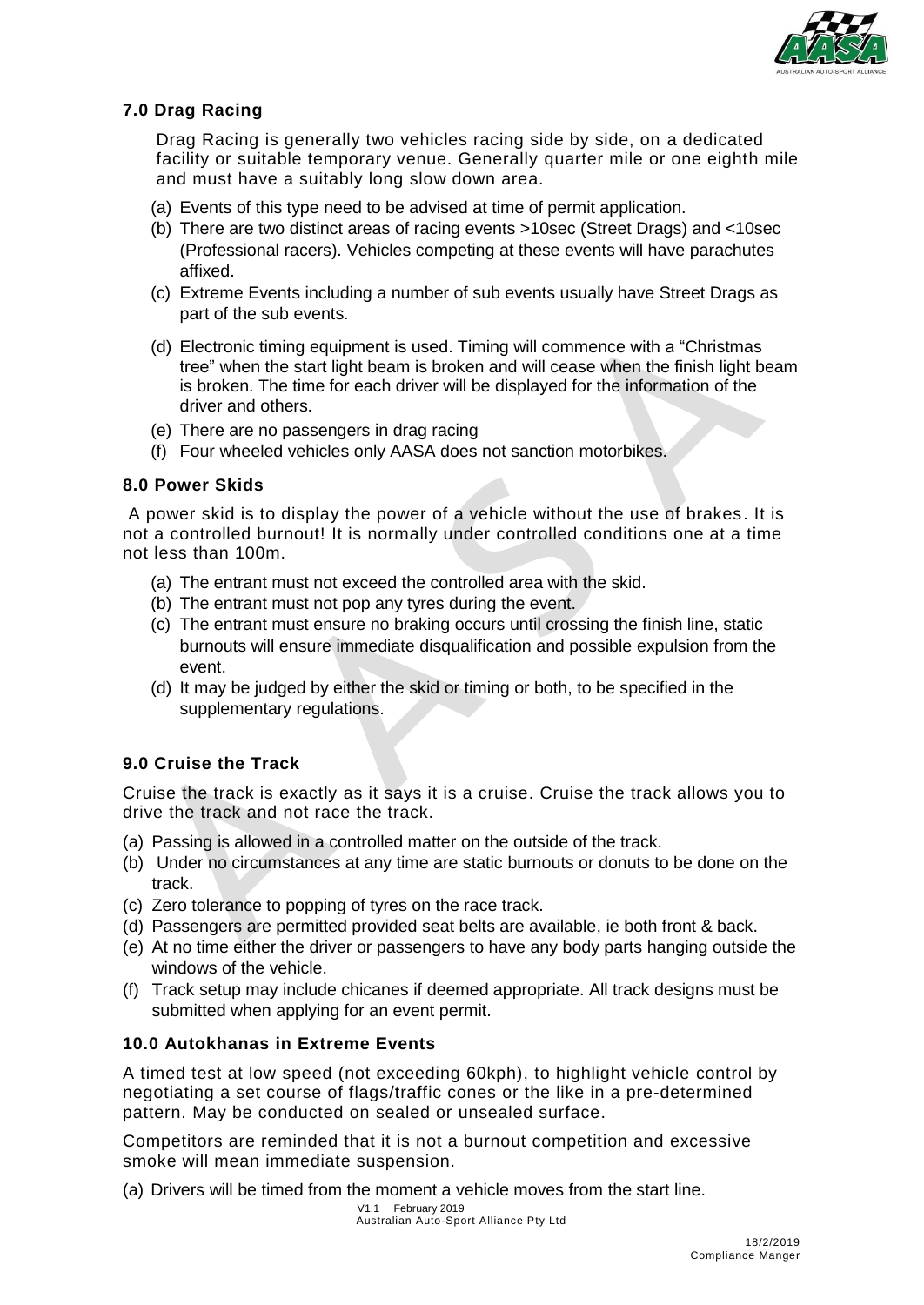

- (b) Commencement is from a standing start.
- (c) The Autokhana can be varied to accommodate the use of flags from point to point.
- (d) The conclusion is when a vehicle is stopped within the confines of the garage as set out.

## **11.0 Dyno Competitions**

A Dyno Competition is an event where an entered vehicle is placed upon a dynamometer to determine the vehicles maximum engine power. Vehicles with any engine capacity are eligible and awards will be made in each class for vehicles that achieve the highest power reading.

- (a) The Dyno competition must be set up in away to reduce risk or injury to the spectators, just as in for the burnout pad design the public/spectators must be minimum 3m away from the dynamometer. A temporary fence 1.8m high must be used as a separation point. Small grandstands maybe erected behind the temporary fence ensuring compliance to State/Territory risk management procedures.
- (b) Each entrant must book a time for their vehicle on the dynamometer, it is the entrant's responsibility to ensure that they are there for the appropriate time.
- (c) Each entrant must allow the Dyno team to secure their vehicle onto the dynamometer
- (d) Each entrant must follow the instructions of the Dyno team in operating their vehicle

#### **12.0 Show N Shine**

A Show N Shine is a static display where vehicles are judged on display according to their condition, engineering, quality and finish in categories deemed appropriate for the event by the event promoter.

Entries in a show n shine category do not require an Extreme Event Licence.

## **13.0 Safety Car**

A safety car or cars shall be employed on the circuit, at the discretion of the Clerk of Course, to assist in maintaining safety in circumstances where there could be immediate physical danger.

The Safety Car will be positioned at the pit exit, prior to the start of any event where it may be deployed.

(a) Identification

The Safety Car will be identified in the following manner:

- i. The words "Safety Car" will be placed on the rear and sides of the vehicle, in letters of similar dimensions to those of the race numbers.
- ii. Alternatively, an electronic sign may be attached to the roof to display the words "Safety Car".
- iii. Flashing yellow lights on the roof.
- (b) Personnel

Personnel in the car will include:

- i. an experienced circuit driver;
- ii. an observer capable of recognising all the competing cars;
- iii. The Safety Car will be in radio contact with Race Control/Clerk of Course at all times.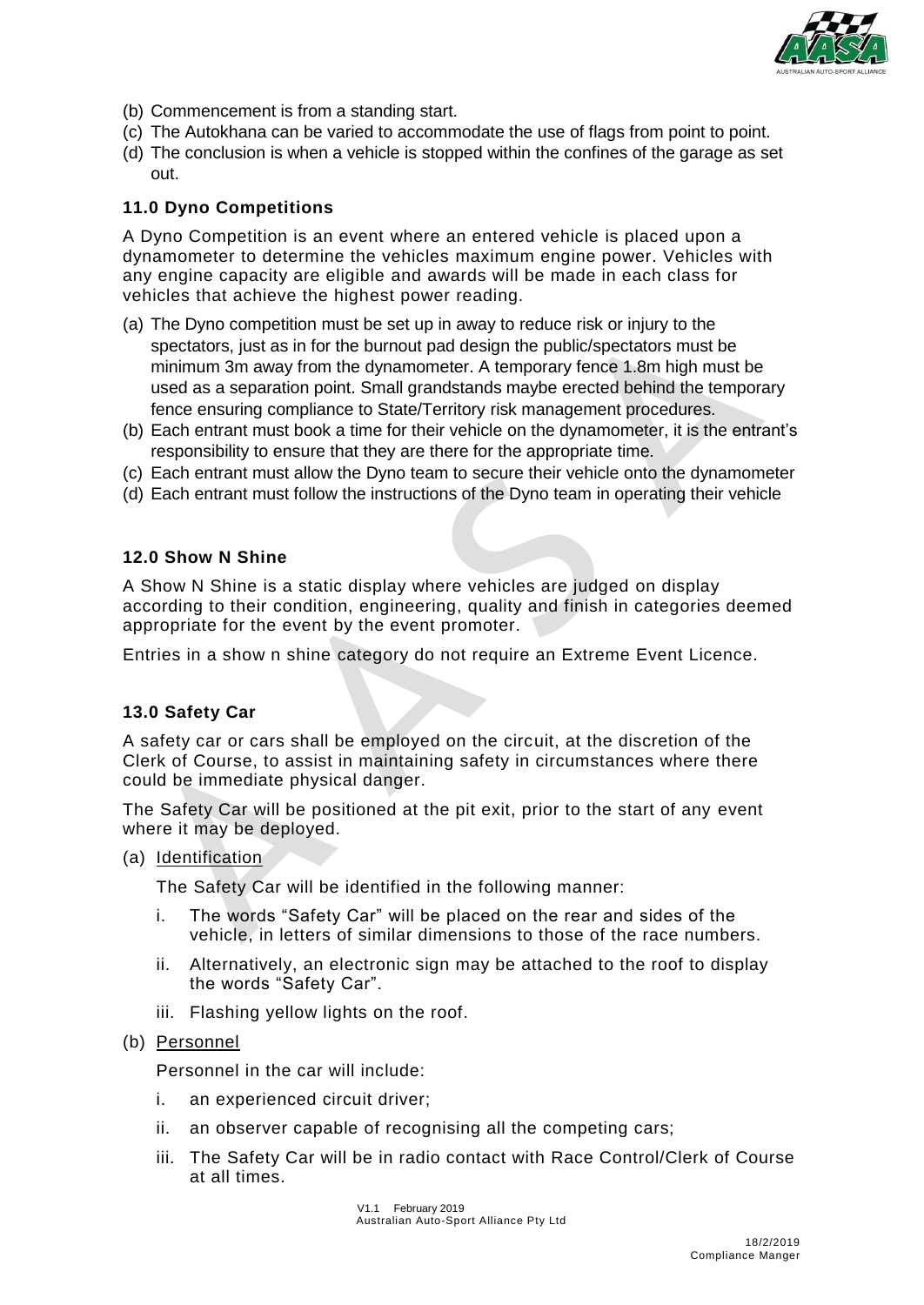

## (c.) Use of Safety Car/Deployment of Safety Car

- i. to neutralise an event;
- ii. where competitors or officials are in immediate physical danger, but the circumstances are not sufficiently dangerous to stop the event.
- iii. At deployment, each flag post will display a waved yellow flag and an 'SC' board, until the intervention is over.
- iv. All competing cars will reduce speed and line up behind the Safety Car, maintaining the same speed.
- v. There will be no overtaking of the Safety Car, unless signalled to do so by the observer.
- vi. The Safety Car will be continued to be used generally until all remaining cars are lined up behind it.
- vii. When the Clerk of course calls in the Safety Car, the car will turn off all the revolving lights and enter the pits at the end of that lap.
- viii. The 'SC' Boards and yellow flags at the flag posts will be taken down as the Safety Car is entering the pits.

## **14.0 Circuit Breakdowns**

If a vehicle stops on the circuit (other than at the pits) at any time during an event:

- (a) provided the vehicle is positioned well off the track and in a safe area, the vehicle's driver, alone, may work on the vehicle;
- (b) the vehicle may be towed to the nearest safe place at the discretion of the Sector Marshal, who shall inform the Clerk of Course of such intention to tow;
- (c) if the driver cannot repair the vehicle, it may be towed to the nearest safe place or to the pit area;
- (d) only Marshals of the meeting shall be empowered to assist in the moving of a vehicle, and then only if this may be done without prejudice to their normal duties and other competitor's safety.

Notwithstanding the above, the practice of working on vehicles other than at the pits, is discouraged and may be specifically precluded by Supplementary Regulations.

- (a) Vehicles forced to stop on the track, for any reason, shall be moved off the track as soon as possible;
- (b) Assistance from Marshals to facilitate such removal shall not be refused;
- (c) Requests from a driver for a Marshal's assistance may only be acceded to if, in the opinion of the Senior Marshal, it is safe to do so.

## **15.0 Passengers**

(a) A passenger will be permitted in the Burnouts, Go to Whoa, Cruise the Track and Autokhana